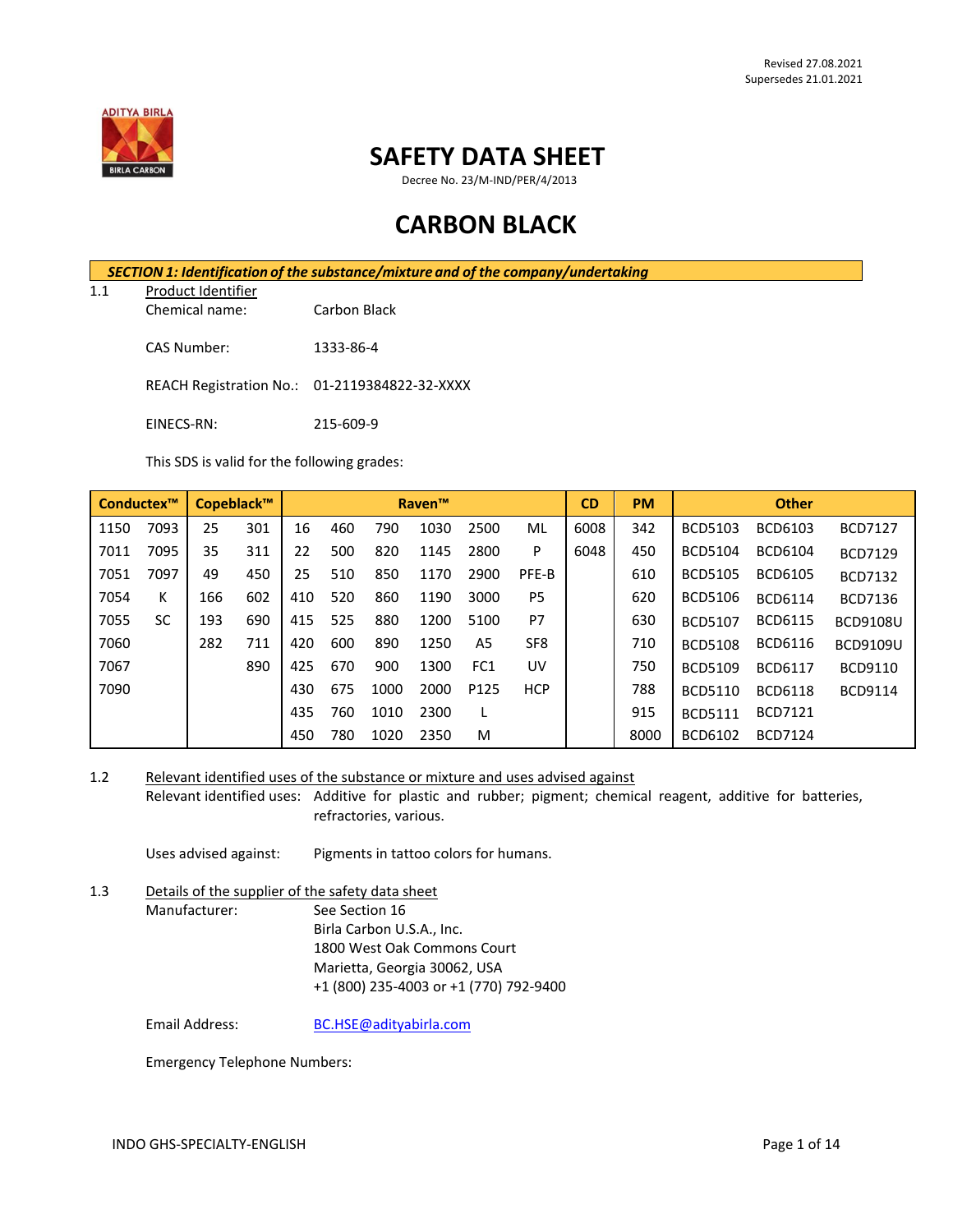| <b>Global Incident Response Hotline</b> |                  |                    |                   |                     |                 |  |
|-----------------------------------------|------------------|--------------------|-------------------|---------------------|-----------------|--|
| Argentina                               | +54 11 5219 8871 | China/Asia Pacific | +86 4001 2035 72  | Americas            | +1 760 476 3961 |  |
| Australia                               | +61 280 363 166  | Korea              | +82 070 4732 5813 | Asia Pacific        | +1 760 476 3960 |  |
| <b>Brazil</b>                           | +55 11 4349 1907 | Mexico             | +52 55 41696225   | Europe              | +1 760 476 3962 |  |
| Chile                                   | +56 44 8905208   | Peru               | +51 1 708 5593    | Middle East/Africa  | +1 760 476 3959 |  |
| Colombia                                | +57 1 344 1317   | Thailand           | +66 2105 6177     | Non-Region Specific | +1 760 476 3971 |  |
| China                                   | +86 4001 2001 74 | United Kingdom     | +0 800 680 0425   | US & Canada         | +1 866 519 4752 |  |

#### *SECTION 2: Hazard(s) Identification*

- 2.1 Classification of the substance or mixture GHS: Not a hazardous substance European Union: Not a hazardous substance according to Regulation (EC) No. 1272/2008 (CLP).
- 2.2 Label elements Pictogram: None Signal Word: None Hazard Statement: None Precautionary Statement: None

#### 2.3 Other hazards

This substance is classified as hazardous as a combustible dust by the United States 2012 OSHA Hazard Communication Standard (29 CFR 1910.1200) and the Canadian Hazardous Products Regulation (HPR) 2015. The signal word, hazard statement and precautionary statements in the United States and Canada are: WARNING May form combustible dust concentrations in air. Keep away from all ignition sources including heat, sparks and flame. Prevent dust accumulations to minimize explosion hazard. Do not expose to temperatures above 300°C. Hazardous products of combustion can include carbon monoxide, carbon dioxide, oxides of sulfur, and organic products.

- Eye: May cause reversible mechanical irritation.
- Skin: May cause mechanical irritation, soiling, and drying of skin. No cases of sensitization in humans have been reported.
- Inhalation: Dust may be irritating to the respiratory tract. Provide local exhaust ventilation. See Section 8.
- Ingestion: Adverse health effects are not expected.
- Carcinogenicity: Carbon black is listed by the International Agency for Research on Cancer (IARC) as a Group 2B substance (*possibly carcinogenic to humans).* See Section 11.

#### *SECTION 3: Composition/information on ingredients*

#### 3.1 Substance

- 3.1.1 Carbon Black (amorphous) 100%
- 3.1.2 CAS Number: 1333-86-4
- 3.1.3 EINECS-RN: 215-609-9

#### *SECTION 4: First-aid measures*

4.1 Description of first-aid measures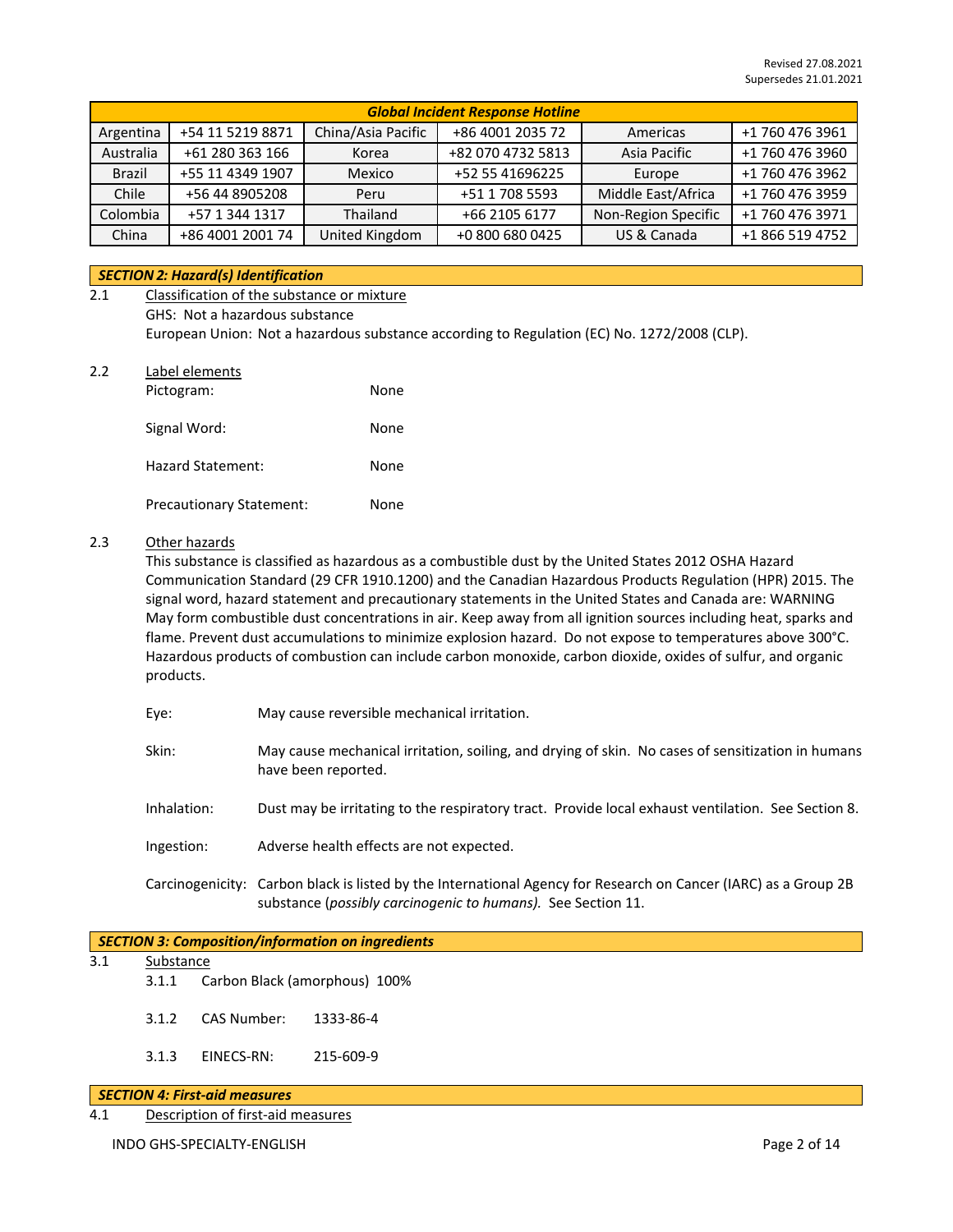- Inhalation: Take affected persons into fresh air. If necessary, restore normal breathing through standard first aid measures.
- Skin: Wash skin with mild soap and water. If symptoms persist, seek medical attention.
- Eye: Rinse eyes thoroughly with large volumes of water keeping eyelids open. If symptoms develop, seek medical attention.
- Ingestion: Do not induce vomiting. If conscious, give several glasses of water. Never give anything by mouth to an unconscious person.
- 4.2 Most important symptoms, both acute and delayed Symptoms: Irritating to the eyes and respiratory tract if exposed above the occupational exposure limits. See Section 2.
- 4.3 Indication of any immediate medical attention and special treatment needed Note to physicians: Treat symptomatically

|     | <b>SECTION 5: Fire-fighting measures</b>                                                            |  |                                                                                                                                                                                                                                                      |  |  |
|-----|-----------------------------------------------------------------------------------------------------|--|------------------------------------------------------------------------------------------------------------------------------------------------------------------------------------------------------------------------------------------------------|--|--|
| 5.1 | Extinguishing media<br>Suitable extinguishing media:                                                |  | Use foam, carbon dioxide $(CO_2)$ , dry chemical, or water fog. A fog spray is<br>recommended if water is used.                                                                                                                                      |  |  |
|     | Unsuitable extinguishing media:                                                                     |  | Do not use high pressure media which could cause the formation of a<br>potentially explosible dust-air mixture.                                                                                                                                      |  |  |
| 5.2 | Special hazards arising from the substance or mixture<br>Special hazards arising from the chemical: |  | It may not be obvious that carbon black is burning unless the material<br>is stirred and sparks are apparent. Carbon black that has been on fire<br>should be closely observed for at least 48 hours to ensure no<br>smoldering material is present. |  |  |
|     | <b>Hazardous Combustion Products:</b>                                                               |  | Carbon monoxide (CO), carbon dioxide (CO <sub>2</sub> ), and oxides of sulfur.                                                                                                                                                                       |  |  |
| 5.3 | Advice for fire fighters<br>Special protective equipment for fire-fighters:                         |  | Wear full protective firefighting gear, including self-<br>contained breathing apparatus (SCBA). Wet carbon black                                                                                                                                    |  |  |

| 6.1 | Personal precautions, protective equipment and emergency procedures |                                                                                                                                                                                                                                                |  |  |  |  |  |
|-----|---------------------------------------------------------------------|------------------------------------------------------------------------------------------------------------------------------------------------------------------------------------------------------------------------------------------------|--|--|--|--|--|
|     | Personal precautions:                                               | Wet carbon black produces slippery walking surfaces. Avoid dust formation. Wear                                                                                                                                                                |  |  |  |  |  |
|     |                                                                     | appropriate personal protective equipment and respiratory protection. See Section 8.                                                                                                                                                           |  |  |  |  |  |
|     | For emergency responders:                                           | Use personal protective equipment recommended in section 8.                                                                                                                                                                                    |  |  |  |  |  |
| 6.2 | <b>Environmental precautions</b>                                    |                                                                                                                                                                                                                                                |  |  |  |  |  |
|     | Environmental precautions:                                          | Carbon black poses no significant environmental hazards. Contain spilled<br>product on land, if possible. As a matter of good practice, minimize<br>contamination of sewage water, soil, groundwater, drainage systems, or<br>bodies of water. |  |  |  |  |  |
| 6.3 |                                                                     | Methods and materials for containment and cleaning up                                                                                                                                                                                          |  |  |  |  |  |
|     | Methods for containment:                                            | Prevent further leakage or spillage if safe to do so.                                                                                                                                                                                          |  |  |  |  |  |

produces very slipper walking surfaces.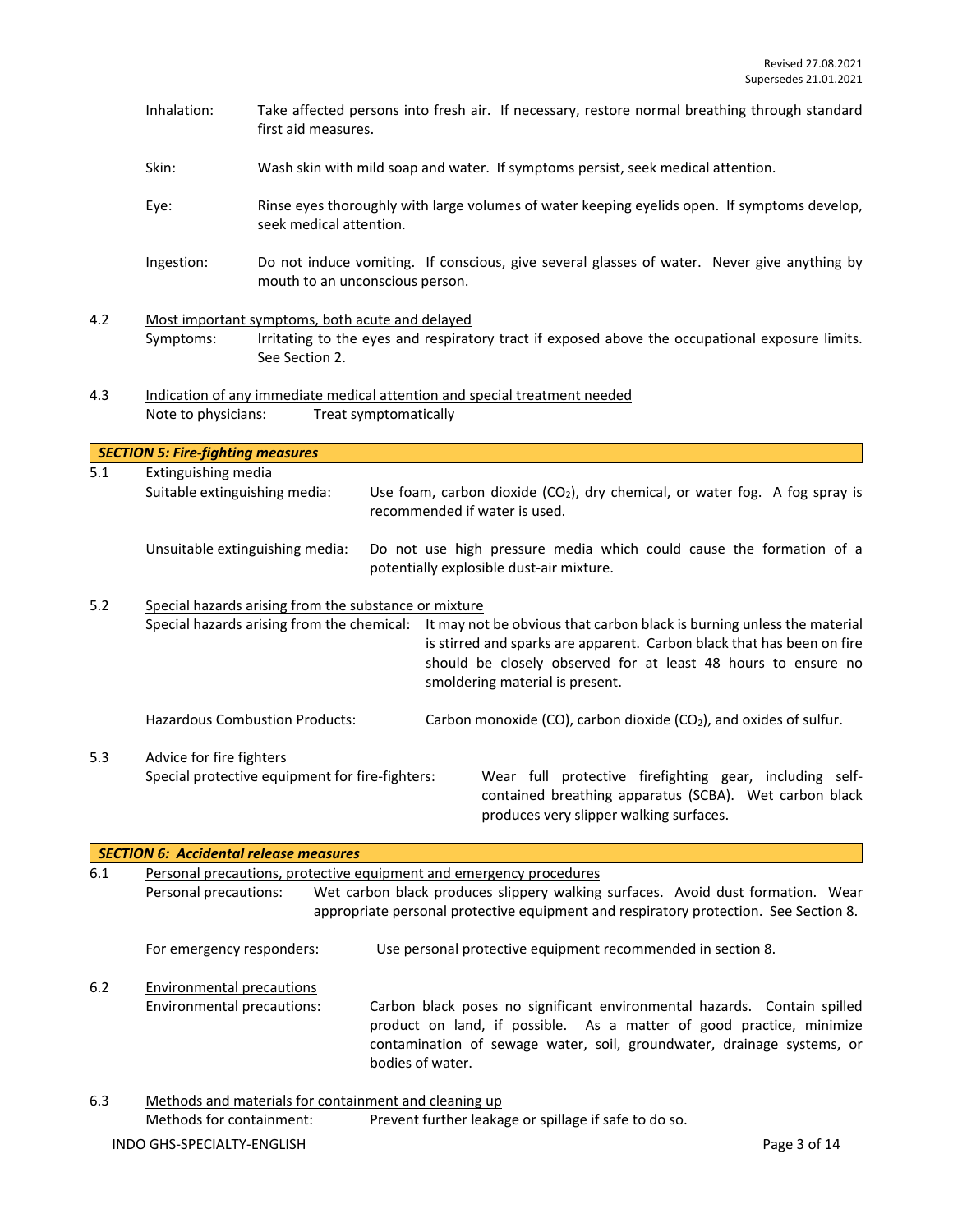| Methods for cleaning up: | Small spills should be vacuumed when possible. Dry sweeping is not              |
|--------------------------|---------------------------------------------------------------------------------|
|                          | recommended. A vacuum equipped with high efficiency particulate air (HEPA)      |
|                          | filtration is recommended. If necessary, light water spray will reduce dust for |
|                          | dry sweeping. Large spills may be shoveled into containers. See Section 13.     |

6.4 Reference to other sections Reference to other sections: See section 8. See section 13.

#### *SECTION 7: Handling and storage*

## 7.1 Precautions for safe handling

Advice on safe handling: Avoid dust formation. Do not breathe dust. Provide appropriate local exhaust to minimize dust formation. Do not use compressed air.

> Take precautionary measures against static discharges. Provide adequate precautions, such as electrical grounding and bonding, or inert atmospheres. Grounding of equipment and conveying systems may be required under certain conditions. Safe work practices include the elimination of potential ignition sources in proximity to carbon black dust; good housekeeping to avoid accumulations of dust on all surfaces; appropriate exhaust ventilation design and maintenance to control airborne dust levels to below the applicable occupational exposure limit. If hot work is required, the immediate work area must be cleared of carbon black dust.

General hygiene considerations: Handle in accordance with good industrial hygiene and safety practices.

#### 7.2 Conditions for safe storage, including any incompatibilities

Storage conditions: Keep in a dry, cool, and well-ventilated location. Store away from heat, ignition sources, and strong oxidizers.

> Carbon black is not classifiable as a Division 4.2 self-heating substance under the UN test criteria. However, current UN criteria for determining if a substance is self-heating is volume dependent. This classification may not be appropriate for large volume storage container.

> Before entering vessels and confined spaces containing carbon black, test for adequate oxygen, flammable gases and potential toxic air contaminants. Do not allow dust to accumulate on surfaces.

Incompatible materials: Strong oxidizers.

## 7.3 Specific end use(s)

Risk Management Measures: Per Article 14.4 of the REACH Regulation, no exposure scenario has been developed as the substance is not hazardous.

|  | SECTION 8: Exposure controls/personal protection                                                                                                                                                                                                                                                                                   |  |
|--|------------------------------------------------------------------------------------------------------------------------------------------------------------------------------------------------------------------------------------------------------------------------------------------------------------------------------------|--|
|  | $\mathbf{0}$ $\mathbf{A}$ $\mathbf{0}$ $\mathbf{0}$ $\mathbf{0}$ $\mathbf{0}$ $\mathbf{0}$ $\mathbf{0}$ $\mathbf{0}$ $\mathbf{0}$ $\mathbf{0}$ $\mathbf{0}$ $\mathbf{0}$ $\mathbf{0}$ $\mathbf{0}$ $\mathbf{0}$ $\mathbf{0}$ $\mathbf{0}$ $\mathbf{0}$ $\mathbf{0}$ $\mathbf{0}$ $\mathbf{0}$ $\mathbf{0}$ $\mathbf{0}$ $\mathbf{$ |  |

8.1 Control parameters

Exposure guidelines: Representative occupational exposure limits currently available for carbon black (CAS number: 1333-86-4). Country listing is not all inclusive.

| Country          | Concentration, mg/m3 |
|------------------|----------------------|
| Argentina        | 3.5, TWA             |
| Australia        | 3.0, TWA, inhalable  |
| <b>Belgium</b>   | 3.6, TWA             |
| <b>Brazil</b>    | 3.5, TWA             |
| Canada (Ontario) | 3.0 TWA, inhalable   |
|                  |                      |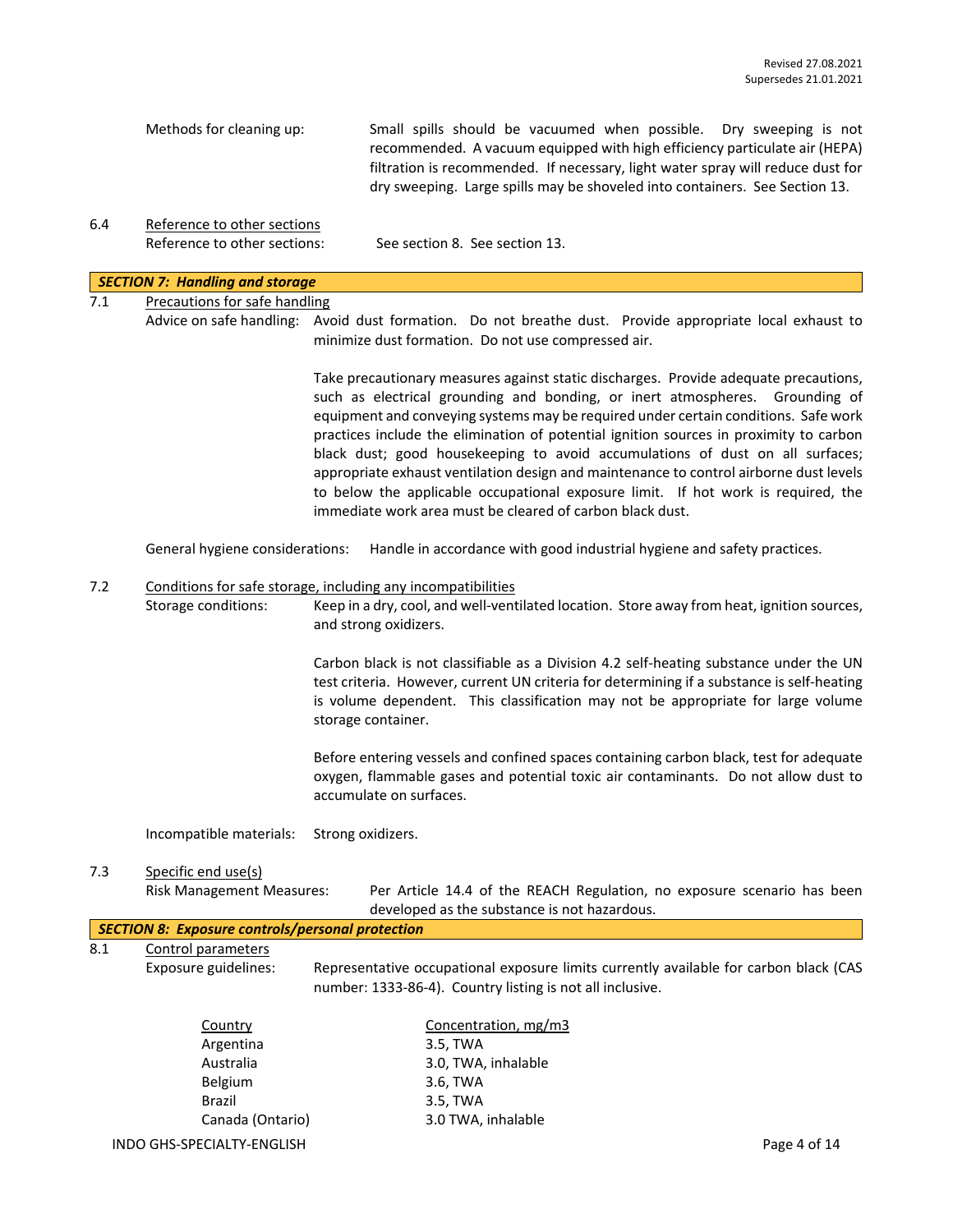| China                | 4.0, TWA 8.0, TWA, STEL (15 min)                        |
|----------------------|---------------------------------------------------------|
| Colombia             | 3.0, TWA, inhalable                                     |
| Czech Republic       | 2.0, TWA                                                |
| Egypt                | 3.5, TWA                                                |
| Finland              | 3.5, TWA; 7.0, STEL                                     |
| France – INRS        | 3.5, TWA/VME inhalable                                  |
| Germany - BeKGS527   | 0.5, TWA, respirable; 2.0, TWA, inhalable (DNEL values) |
| Hong Kong            | 3.5, TWA                                                |
| Indonesia            | 3.5, TWA/NABs                                           |
| Ireland              | 3.5, TWA; 7.0, STEL                                     |
| Italy                | 3.5, TWA, inhalable                                     |
| Japan – MHLW         | 3.0                                                     |
| Japan – SOH          | 4.0, TWA; 1.0, TWA, respirable                          |
| Korea                | 3.5, TWA                                                |
| Malaysia             | 3.5, TWA                                                |
| Mexico               | 3.5, TWA                                                |
| Russia               | 4.0, TWA                                                |
| Spain                | 3.5, TWA (VLA-ED)                                       |
| Sweden               | 3.0, TWA                                                |
| United Kingdom       | 3.5, TWA, inhalable; 7.0, STEL, inhalable               |
| EU REACH DNEL        | 2.0, TWA, inhalable; 0.5, TWA respirable                |
| <b>United States</b> | 3.5, TWA, OSHA-PEL                                      |
|                      | 3.0, TWA, ACGIH-TLV®, inhalable                         |
|                      | 3.5, TWA, NIOSH-REL                                     |

\*Please consult the current version of the standard or regulation that may apply to your operations.

| ACGIH® | American Conference of Governmental Industrial Hygienists         |
|--------|-------------------------------------------------------------------|
| mg/m3  | milligrams per cubic meter                                        |
| DNEL   | Derived no-effect level                                           |
| NIOSH  | National Institute for Occupational Safety and Health             |
| OSHA   | Occupational Safety and Health Administration                     |
| PEL    | permissible exposure limit                                        |
| REL    | recommended exposure limit                                        |
| STEL   | short-term exposure limit                                         |
| TLV    | threshold limit value                                             |
| TWA    | time weighted average, eight (8) hours unless otherwise specified |
|        |                                                                   |

Predicted No Effect Concentration: Not applicable

#### 8.2 Exposure controls

Engineering controls: Use process enclosures and/or exhaust ventilation to keep airborne dust concentrations below the occupational exposure limit.

#### Personal Protective Equipment (PPE)

Respiratory: Approved air purifying respirator (APR) should be used where airborne dust concentrations are expected to exceed occupational exposure limits. Use a positivepressure, air supplied respirator if there is any potential for uncontrolled release, exposure levels are not known, or in circumstances where APRs may not provide adequate protection.

> When respiratory protection is required to minimize exposures to carbon black, programs should follow the requirements of the appropriate governing body for the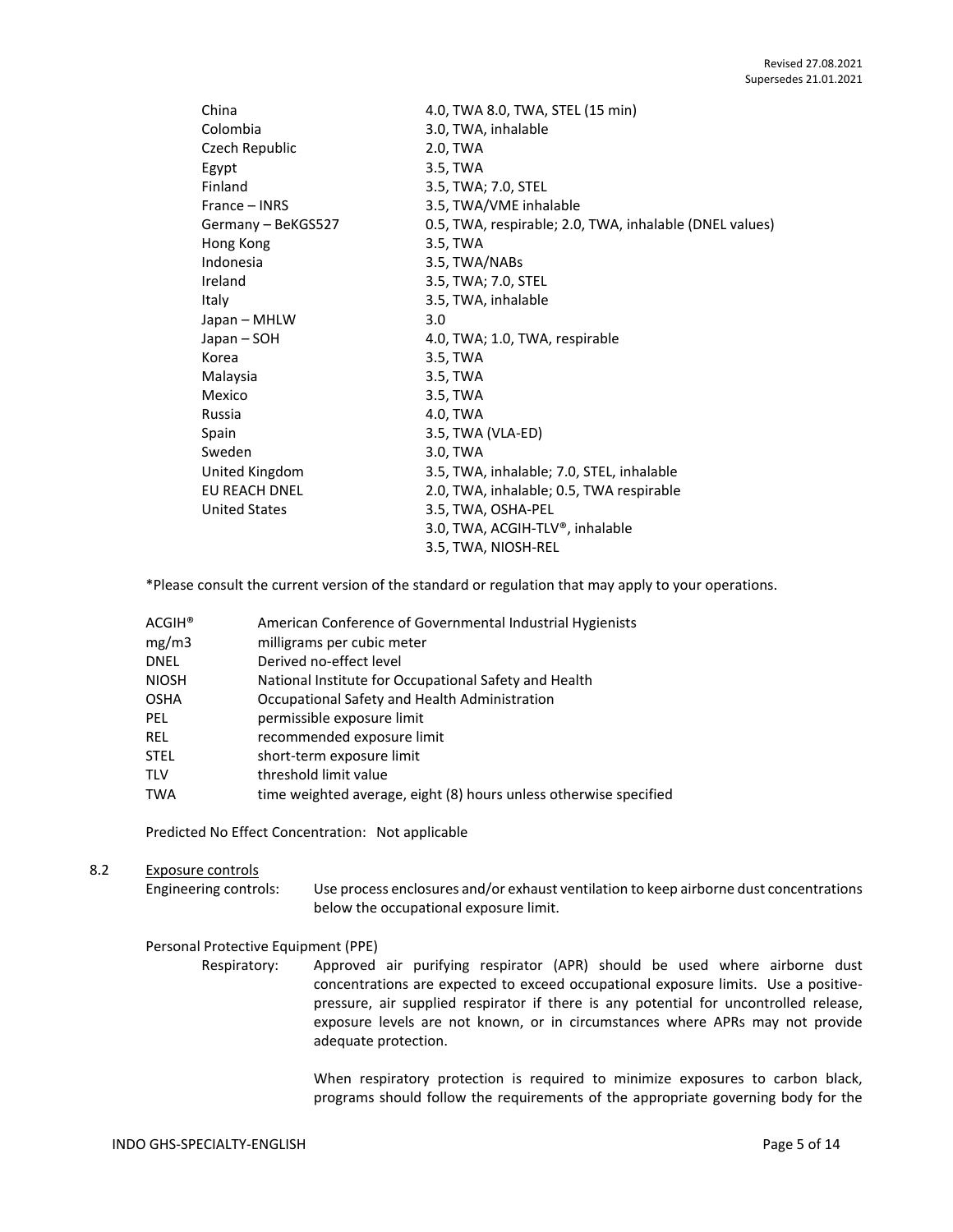country, province or state. Selected references to respiratory protection standards are provided below:

- OSHA 29CFR1910.134, Respiratory Protection
- CR592 Guidelines for Selection and Use of Respiratory Protective Devices (CEN)
- German/European Standard DIN/EN 143, Respiratory Protective Devices for Dusty Materials (CEN)

| Hand protection:     | Wear protective gloves. Use a barrier cream. Wash hands and skin with mild<br>soap and water.                             |
|----------------------|---------------------------------------------------------------------------------------------------------------------------|
| Eye/face protection: | Wear safety glasses or goggles.                                                                                           |
| Skin protection:     | Wear general protective clothing to minimize skin contact. Wash clothing<br>daily. Work clothes should not be taken home. |

Other: Emergency eyewash and safety showers should be in close proximity. Wash hands and face thoroughly with mild soap before eating or drinking.

| Environmental exposure controls: in accordance with all local legislation and permit requirements. |  |  |  |
|----------------------------------------------------------------------------------------------------|--|--|--|
|----------------------------------------------------------------------------------------------------|--|--|--|

| <b>SECTION 9: Physical and chemical properties</b> |                                                       |                                                       |  |
|----------------------------------------------------|-------------------------------------------------------|-------------------------------------------------------|--|
| 9.1                                                | Information on basic physical and chemical properties |                                                       |  |
|                                                    | Appearance:                                           | powder or pellet                                      |  |
|                                                    | Color:                                                | black                                                 |  |
|                                                    | Odor:                                                 | odorless                                              |  |
|                                                    | Odor threshold:                                       | not applicable                                        |  |
|                                                    | Melting point/freezing point:                         | not applicable                                        |  |
|                                                    | Boiling point/range:                                  | not applicable                                        |  |
|                                                    | Vapor pressure:                                       | not applicable                                        |  |
|                                                    | Vapor Density:                                        | not applicable                                        |  |
|                                                    | Oxidizing properties:                                 | not applicable                                        |  |
|                                                    | Flash Point:                                          | not applicable                                        |  |
|                                                    | Flammability:                                         | not flammable                                         |  |
|                                                    | <b>Explosive properties:</b>                          | Dust may form explosible mixture in air               |  |
|                                                    | Explosion limits (air):                               |                                                       |  |
|                                                    | Upper:                                                | not available                                         |  |
|                                                    | Lower:                                                | 50 $g/m^3$ (dust)                                     |  |
|                                                    | Evaporation rate:                                     | not applicable                                        |  |
|                                                    | Density: (20ºC):                                      | $1.7 - 1.9$ g/cm <sup>3</sup>                         |  |
|                                                    | <b>Bulk density:</b>                                  | 1.25-40 lb/ft <sup>3</sup> , 20-640 kg/m <sup>3</sup> |  |
|                                                    | Pellets:                                              | 200-680 kg/m <sup>3</sup>                             |  |
|                                                    | Powder (fluffy):                                      | 20-380 kg/m <sup>3</sup>                              |  |
|                                                    | Solubility (in Water):                                | insoluble                                             |  |
|                                                    | pH value: (ASTM 1512):                                | 4-11 [50 g/l water, 68ºF (20ºC)]                      |  |
|                                                    | Partition coefficient (n-octanol/water):              | not applicable                                        |  |
|                                                    | Viscosity:                                            | not applicable                                        |  |
|                                                    | Decomposition temperature:                            | not applicable                                        |  |
|                                                    | Auto-ignition temperature:                            | $>140$ <sup>o</sup> C                                 |  |
|                                                    | Minimum Ignition temperature:                         | >500ºC (BAM Furnace)(VDI 2263)                        |  |
|                                                    |                                                       | >315ºC (Godberg-Greenwald Furnace)(VDI 2263)          |  |
|                                                    | Minimum ignition energy:                              | >10,000 mJ (VDI 2263)                                 |  |
|                                                    | Ignition energy:                                      | not available                                         |  |
|                                                    | Maximum absolute explosion pressure:                  | 10 bar (VDI 2263)                                     |  |
|                                                    | INDO GHS-SPECIALTY-ENGLISH                            | Page 6 of 14                                          |  |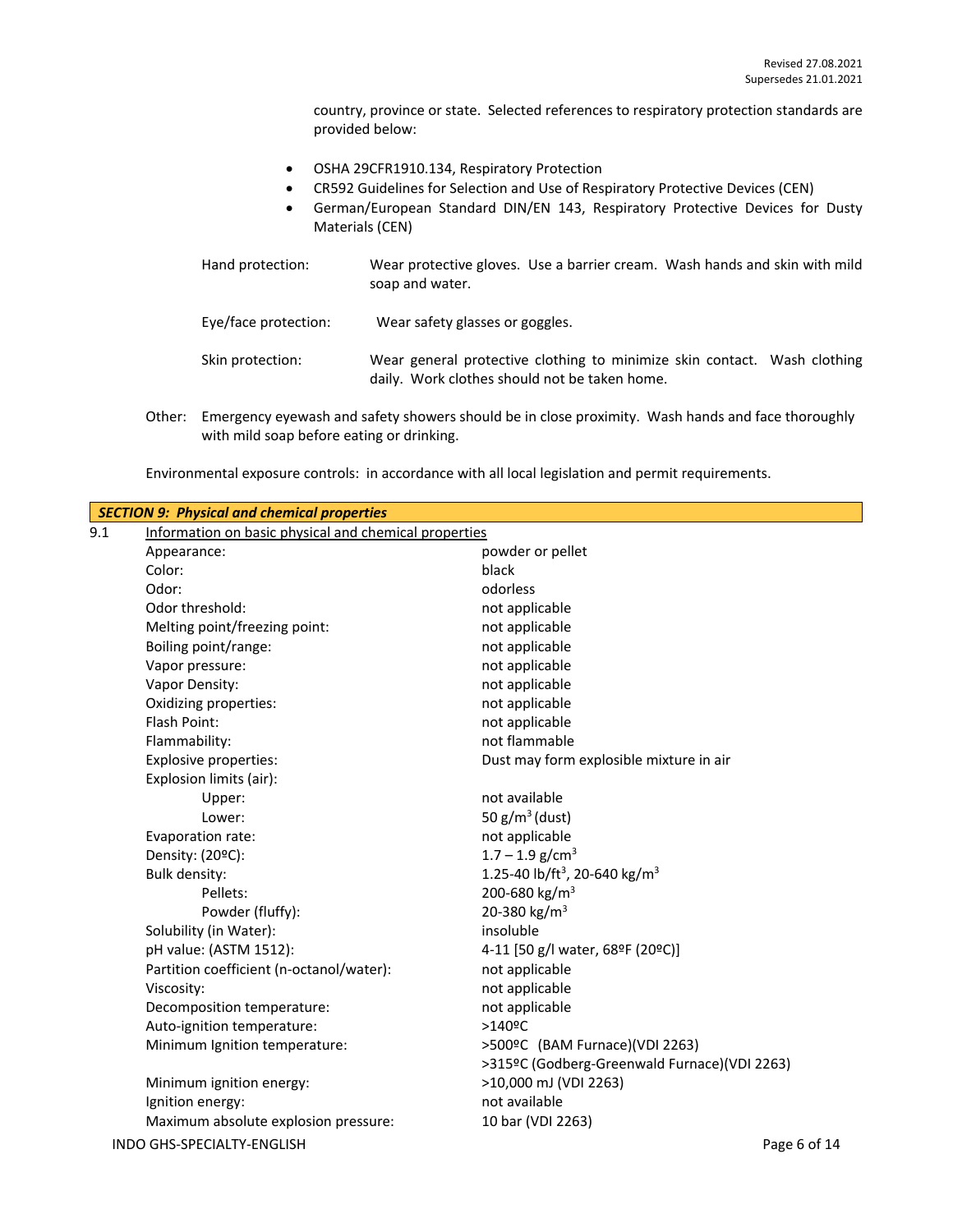Kst Value: not available Dust explosion classification: ST1<br>Decomposition temperature: National Management of applicable Decomposition temperature:

Maximum rate of pressure rise: 30-400 bar/sec (VDI 2263 and ASTM E1226-88)<br>Burn Velocity: 30-400 bar/seconds (not classified as "highly flammab" > 45 seconds (not classified as "highly flammab > 45 seconds (not classified as "highly flammable" or "easily ignitable")

9.2 Other information Not available

|      | <b>SECTION 10: Stability and reactivity</b>                       |                                                                                                                                                                                                                                       |
|------|-------------------------------------------------------------------|---------------------------------------------------------------------------------------------------------------------------------------------------------------------------------------------------------------------------------------|
| 10.1 | Reactivity<br>Reactivity:                                         | May react exothermically upon contact with strong oxidizers.                                                                                                                                                                          |
| 10.2 | Chemical stability<br>Stability:                                  | Stable under normal ambient conditions.                                                                                                                                                                                               |
|      | Explosion data<br>Sensitivity to mechanical impact:               | Not sensitive to mechanical impact                                                                                                                                                                                                    |
|      | Sensitivity to static discharge:                                  | Dust may form explosible mixture in air. Avoid dust formation. Do not create<br>a dust cloud. Take precautionary measures against static discharges. Ensure<br>all equipment is earthed/grounded before beginning transfer operation. |
| 10.3 | Possibility of hazardous reactions<br>Hazardous polymerization:   | Does not occur.                                                                                                                                                                                                                       |
|      | Possibility of hazardous reactions: None under normal conditions. |                                                                                                                                                                                                                                       |
| 10.4 | Conditions to avoid<br>Conditions to avoid:                       | Avoid high temperatures >400°C (>752°F) and sources of ignition.                                                                                                                                                                      |
| 10.5 | Incompatible materials<br>Incompatible materials:                 | Strong oxidizers.                                                                                                                                                                                                                     |
| 10.6 | Hazardous decomposition products                                  | Hazardous decomposition products: Carbon monoxide, carbon dioxide, organic products of combustion, oxides of<br>sulfur.                                                                                                               |

|      | SECTION 11: Toxicological information                        |                                                                                                                                                                                                         |              |
|------|--------------------------------------------------------------|---------------------------------------------------------------------------------------------------------------------------------------------------------------------------------------------------------|--------------|
| 11.1 | Information on toxicological effects                         |                                                                                                                                                                                                         |              |
|      | <b>Acute Toxicity:</b>                                       |                                                                                                                                                                                                         |              |
|      | Oral LD50:                                                   | $LD_{50}$ (rat) > 8000 mg/kg. (Equivalent to OECD TG 401)                                                                                                                                               |              |
|      | Inhalation LD50:                                             | No data available                                                                                                                                                                                       |              |
|      | Dermal LD50:                                                 | No data available                                                                                                                                                                                       |              |
|      | Skin corrosion/irritation:                                   | Rabbit: not irritating. (Equivalent to OECD TG 404)<br>Edema = $0$ (max. attainable irritation score: 4)<br>Erythema = $0$ (max. attainable irritation score: 4)<br>Assessment: Not irritating to skin. |              |
|      | Serious eye damage/irritation:<br>INDO GHS-SPECIALTY-ENGLISH | Rabbit: not irritating. (OECD TG 405)                                                                                                                                                                   | Page 7 of 14 |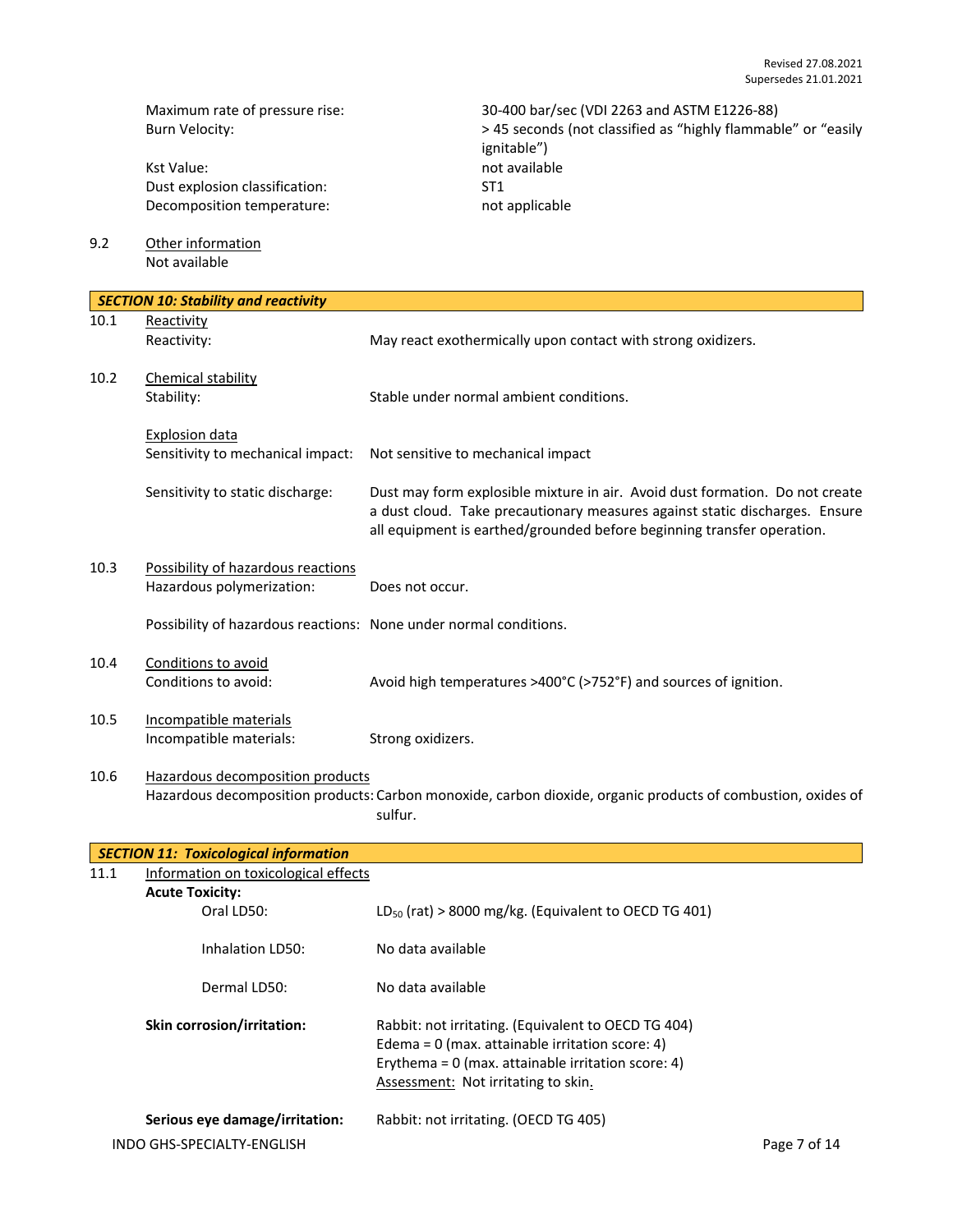| Cornea: 0 (max. attainable irritation score: 4)       |
|-------------------------------------------------------|
| Iris: 0 (max. attainable irritation score: 2)         |
| Conjunctivae: 0 (max. attainable irritation score: 3) |
| Chemosis: 0 (max. attainable irritation score: 4)     |
| Assessment: Not irritating to the eyes.               |

**Sensitization:** Guinea pig skin (Buehler Test): Not sensitizing (OECD TG 406) Assessment: Not sensitizing in animals. No cases of sensitization in humans have been reported.

**Germ cell mutagenicity:** *In vitro:* Carbon black is not suitable to be tested directly in bacterial (Ames test) and other *in vitro* systems because of its insolubility. However, when organic solvent extracts of carbon black have been tested, results showed no mutagenic effects. Organic solvent extracts of carbon black can contain traces of polycyclic aromatic hydrocarbons (PAHs). A study to examine the bioavailability of these PAHs showed that they are very tightly bound to carbon black and are not bioavailable (Borm, 2005).

> *In vivo:* In an experimental investigation, mutational changes in the *hprt* ene were reported in alveolar epithelial cells in the rat following inhalation exposure to carbon black (Driscoll*,* 1997). This observation is considered to be rat-specific and a consequence of "lung overload," which leads to chronic inflammation and release of reactive oxygen species. This is considered to be a secondary genotoxic effect and, thus, carbon black itself would not be considered to be mutagenic.

> Assessment: *In vivo* mutagenicity in rats occurs by mechanisms secondary to a threshold effect and is a consequence of "lung overload," which leads to chronic inflammation and the release of genotoxic oxygen species. This mechanism is considered to be a secondary genotoxic effect and, thus, carbon black itself would not be considered to be mutagenic.

**Carcinogenicity:** Animal toxicity Rat, oral, duration 2 years. Effect: no tumors.

> Mouse, oral, duration 2 years. Effect: no tumors.

Mouse, dermal, duration 18 months. Effect: no skin tumors.

Rat, inhalation, duration 2 years. Target organ: lungs. Effect: inflammation, fibrosis, tumors.

Note: Tumors in the rat lung are considered to be related to "lung overload" rather than to a specific chemical effect of carbon black itself in the lung. These effects in rats have been reported in many studies on other poorly soluble inorganic particles and appear to be rat specific (ILSI, 2000). Tumors have not been observed in other species (i.e., mouse and hamster) for carbon black or other poorly soluble particles under similar circumstances and study conditions.

Mortality studies (human data)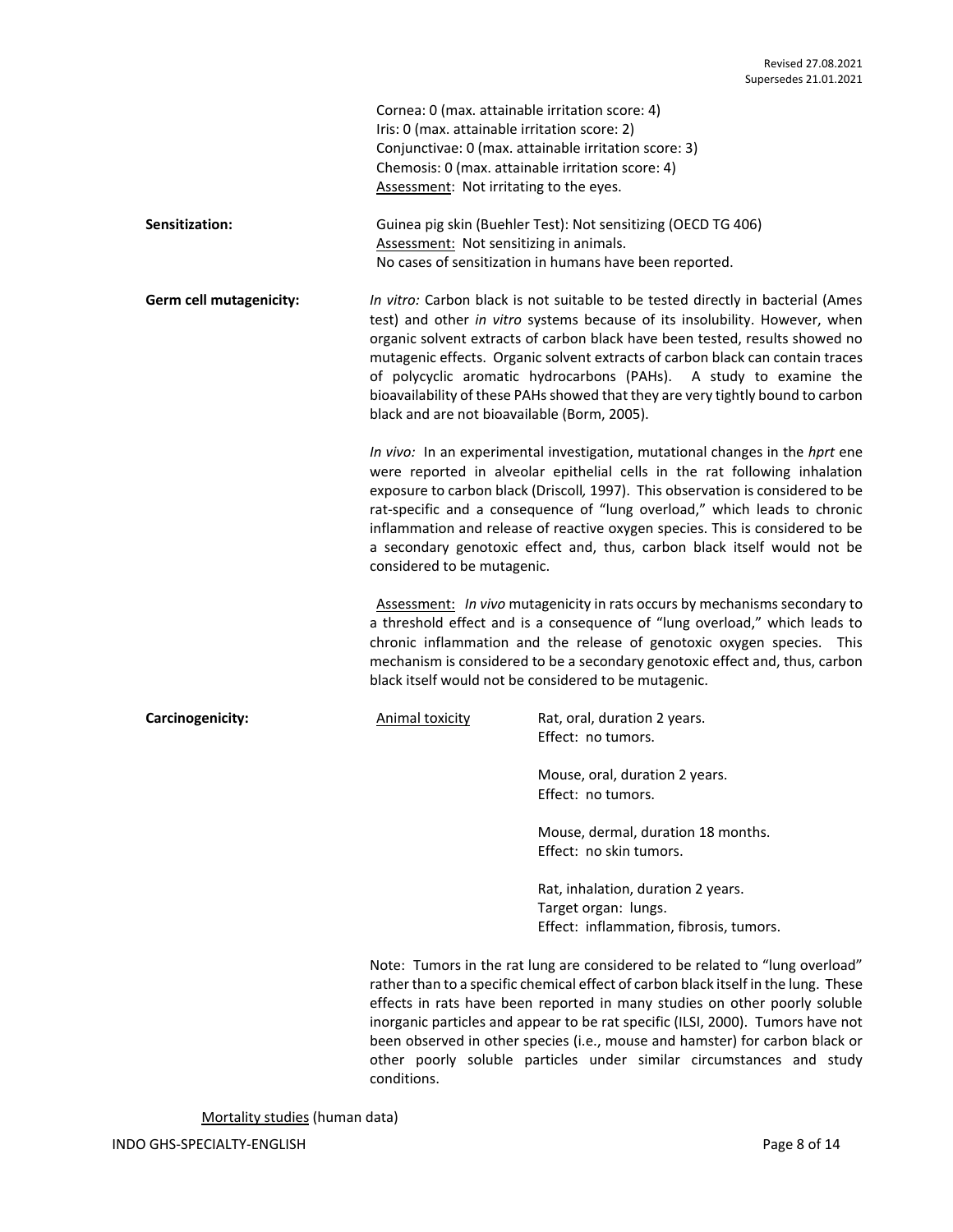A study on carbon black production workers in the UK (Sorahan, 2001) found an increased risk of lung cancer in two of the five plants studied; however, the increase was not related to the dose of carbon black. Thus, the authors did not consider the increased risk in lung cancer to be due to carbon black exposure. A German study of carbon black workers at one plant (Morfeld, 2006; Buechte, 2006) found a similar increase in lung cancer risk but, like the Sorahan, 2001 (UK study), found no association with carbon black exposure. A large US study of 18 plants showed a reduction in lung cancer risk in carbon black production workers (Dell*,* 2006). Based upon these studies, the February 2006 Working Group at the International Agency for Research on Cancer (IARC) concluded that the human evidence for carcinogenicity was *inadequate* (IARC, 2010).

Since the IARC evaluation of carbon black, Sorahan and Harrington (2007) have re-analyzed the UK study data using an alternative exposure hypothesis and found a positive association with carbon black exposure in two of the five plants. The same exposure hypothesis was applied by Morfeld and McCunney (2009) to the German cohort; in contrast, they found no association between carbon black exposure and lung cancer risk and, thus, no support for the alternative exposure hypothesis used by Sorahan and Harrington.

Overall, as a result of these detailed investigations, no causative link between carbon black exposure and cancer risk in humans has been demonstrated.

#### IARC cancer classification

In 2006 IARC re-affirmed its 1995 finding that there is *"inadequate evidence"* from human health studies to assess whether carbon black causes cancer in humans. IARC concluded that there is *"sufficient evidence*" in experimental animal studies for the carcinogenicity of carbon black. IARC's overall evaluation is that carbon black is *"possibly carcinogenic to humans (Group 2B)".* This conclusion was based on IARC's guidelines, which generally require such a classification if one species exhibits carcinogenicity in two or more animal studies (IARC, 2010).

Solvent extracts of carbon black were used in one study of rats in which skin tumors were found after dermal application and several studies of mice in which sarcomas were found following subcutaneous injection. IARC concluded that there was *"sufficient evidence"* that carbon black extracts can cause cancer in animals (Group 2B).

#### ACGIH cancer classification

Confirmed Animal Carcinogen with Unknown Relevance to Humans (Category A3 Carcinogen).

Assessment: Applying the guidelines of self-classification under the Globally Harmonized System of Classification and Labeling of Chemicals, carbon black is not classified as a carcinogen. Lung tumors are induced in rats as a result of repeated exposure to inert, poorly soluble particles like carbon black and other poorly soluble particles. Rat tumors are a result of a secondary non-genotoxic mechanism associated with the phenomenon of lung overload. This is a species-specific mechanism that has questionable relevance for classification in humans. In support of this opinion, the CLP Guidance for Specific Target Organ Toxicity – Repeated Exposure (STOT-RE), cites lung overload under mechanisms not relevant to humans. Human health studies show that exposure to carbon black does not increase the risk of carcinogenicity.

**Reproductive and developmental toxicity:** Assessment: No effects on reproductive organs or fetal development have been reported in long-term repeated dose toxicity studies in animals.

| Specific target organ toxicity – single exposure (STOT-SE): | Assessment: Based on available data, specific       |
|-------------------------------------------------------------|-----------------------------------------------------|
|                                                             | target organ toxicity is not expected after single  |
|                                                             | oral, single inhalation, or single dermal exposure. |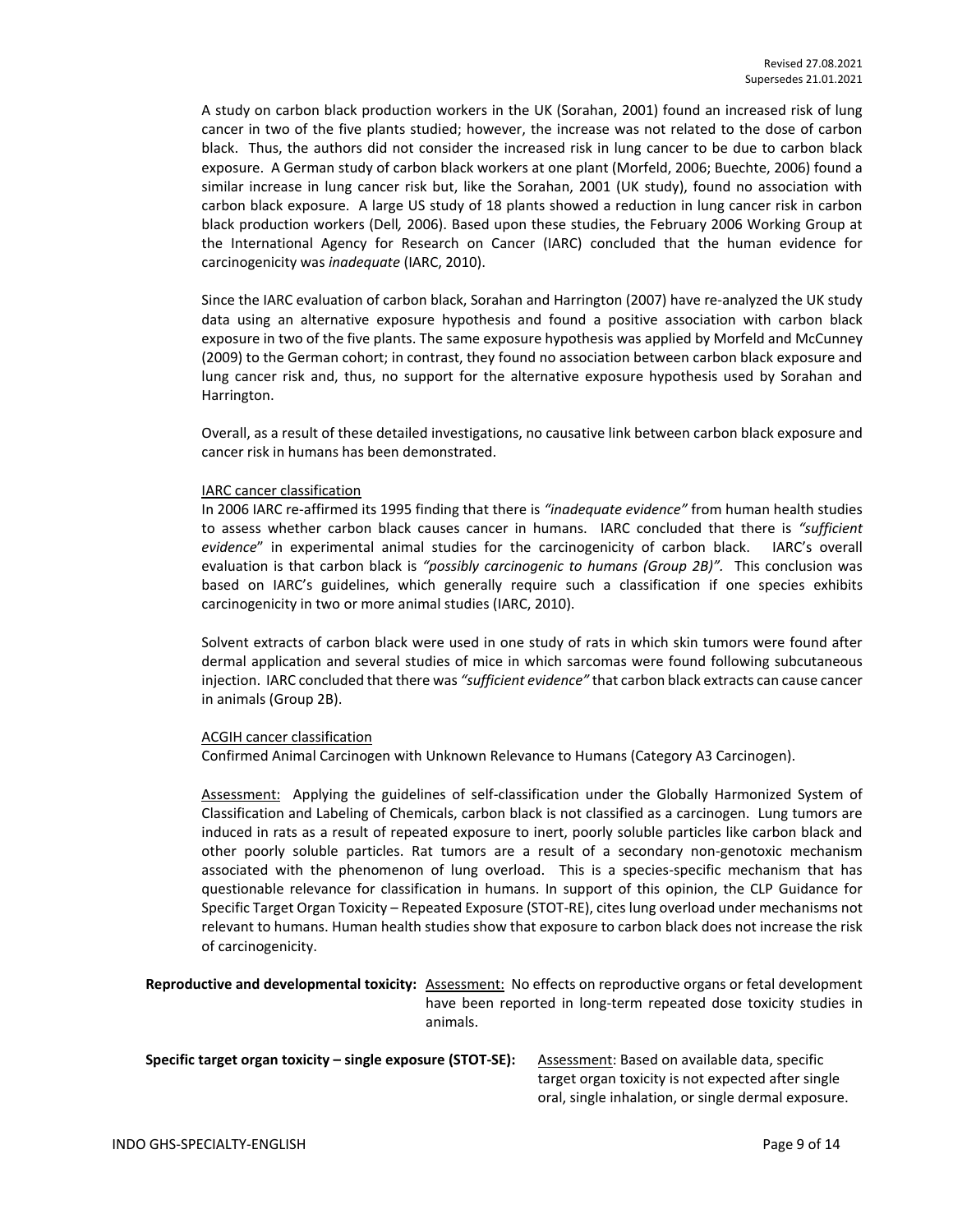#### **Specific target organ toxicity – repeated exposure (STOT-RE):**

#### Animal toxicity

Repeated dose toxicity: inhalation (rat), 90 days, No Observed Adverse Effect Concentration (NOAEC) = 1.1 mg/m<sup>3</sup> (respirable)

Target organ/effects at higher doses are lung inflammation, hyperplasia, and fibrosis.

Repeated dose toxicity: oral (mouse), 2 yrs, No Observed Effect Level (NOEL) = 137 mg/kg (body wt.)

Repeated dose toxicity: oral (rat), 2 yrs, NOEL = 52 mg/kg (body wt.)

Although carbon black produces pulmonary irritation, cellular proliferation, fibrosis, and lung tumors in the rat under conditions of lung overload, there is evidence to demonstrate that this response is principally a species-specific response that is not relevant to humans.

#### Morbidity studies (human data)

Results of epidemiological studies of carbon black production workers suggest that cumulative exposure to carbon black may result in small, non-clinical decrements in lung function. A U.S. respiratory morbidity study suggested a 27 ml decline in FEV<sub>1</sub> from a 1 mg/m<sup>3</sup> 8 hour TWA daily (inhalable fraction) exposure over a 40-year period (Harber, 2003). An earlier European investigation suggested that exposure to 1 mg/m<sup>3</sup> (inhalable fraction) of carbon black over a 40-year working lifetime would result in a 48 ml decline in FEV<sub>1</sub> (Gardiner, 2001). However, the estimates from both studies were only of borderline statistical significance. Normal age-related decline over a similar period of time would be approximately 1200 ml.

In the U.S. study, 9% of the highest non-smokers exposure group (in contrast to 5% of the unexposed group) reported symptoms consistent with chronic bronchitis. In the European study, methodological limitations in the administration of the questionnaire limit the conclusions that can be drawn about reported symptoms. This study, however, indicated a link between carbon black and small opacities on chest films, with negligible effects on lung function.

#### Assessment:

**Inhalation** - Applying the guidelines of self-classification under GHS, carbon black is not classified under STOT-RE for effects on the lung. Classification is not warranted on the basis of the unique response of rats resulting from "lung overload" following exposure to poorly soluble particles such as carbon black. The pattern of pulmonary effects in the rat, such as inflammation and fibrotic responses, are not observed in other rodent species, non-human primates, or humans under similar exposure conditions. Lung overload does not appear to be relevant for human health. Overall, the epidemiological evidence from well-conducted investigations has shown no causative link between carbon black exposure and the risk of non-malignant respiratory disease in humans. A STOT-RE classification for carbon black after repeated inhalation exposure is not warranted.

**Oral:** Based on available data, specific target organ toxicity is not expected after repeated oral exposure.

**Dermal:** Based on available data and the chemical-physical properties (insolubility, low absorption potential), specific target organ toxicity is not expected after repeated dermal exposure.

#### Aspiration hazard: Assessment: Based on industrial experience and the available data, no aspiration hazard is expected.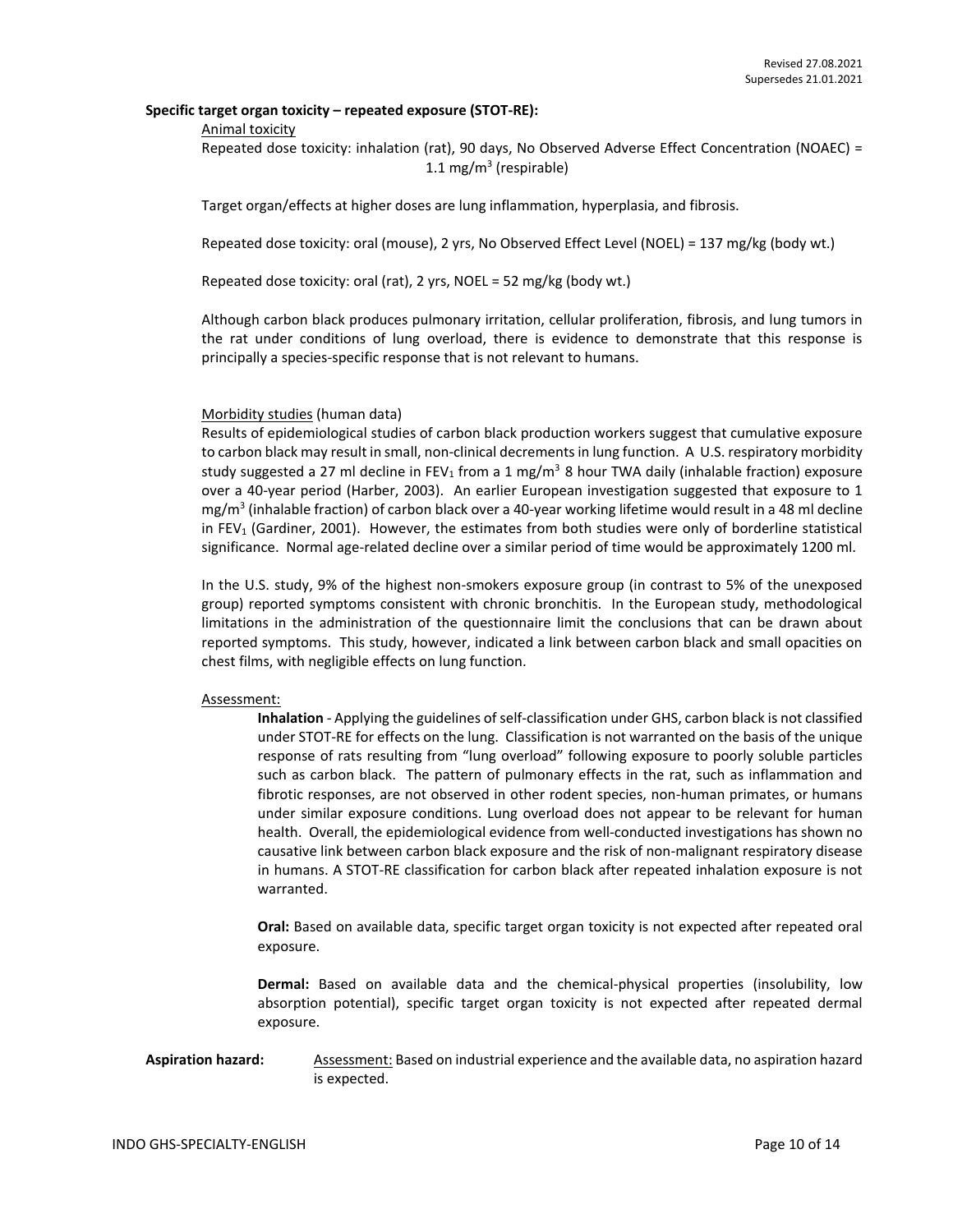12.1 Toxicity

| ic toxicity:                 |                                                                                                             |
|------------------------------|-------------------------------------------------------------------------------------------------------------|
| Acute fish toxicity:         | LCO (96 h) 1000mg/l, Species: Brachydanio rerio (zebrafish), Method:<br>OFCD Guideline 203                  |
| Acute invertebrate toxicity: | EC50 (24 h) > 5600 mg/l, Species: Daphnia magna (waterflea),<br>Method: OECD Guideline 202                  |
| Acute algae toxicity:        | EC50 (72 h) >10,000 mg/l, NOEC 10,000 mg/l, Species: Scenedesmus<br>subspicatus, Method: OECD Guideline 201 |
| Activated sludge:            | ECO (3 h) > 400 mg/l, EC10 (3h): ca. 800 mg/l, Method: DEV L3 (TTC<br>test)                                 |

#### 12.2 Persistence and degradability Not soluble in water. Expected to remain on soil surface. Not expected to degrade.

- 12.3 Bioaccumulative potential Not expected because of the physicochemical properties of the substance.
- 12.4 Mobility in soil Not expected to migrate. Insoluble.
- 12.5 Results of PBT and vPvB assessment Carbon black is not a PBT or a vPvB.
- 12.6 Other adverse effects Not available.

| 13.1 | Waste treatment methods |                                                                                                                                                  |
|------|-------------------------|--------------------------------------------------------------------------------------------------------------------------------------------------|
|      | Product disposal:       | Product should be disposed of in accordance with the regulations issued by the<br>appropriate federal, provincial, state, and local authorities. |
|      | Brazil:                 | Considered as a Class IIA waste – not inert.                                                                                                     |
|      | Canada:                 | Not a hazardous waste under provincial regulations                                                                                               |
|      | EU:                     | EU Waste Code No. 061303 per Council Directive 75/422/EEC                                                                                        |
|      | USA:                    | Not a hazardous waste under U.S. RCRA, 40 CFR 261.                                                                                               |

#### *SECTION 14: Transport information*

The International Carbon Black Association organized the testing of seven ASTM reference carbon blacks according to the UN method, Self-Heating Solids. All seven reference carbon blacks were found to be "Not a self-heating substance of Division 4.2." The same carbon blacks were tested according to the UN method, Readily Combustible Solids and found to be "Not a readily combustible solid of Division 4.1;" under current UN Recommendations on the Transport of Dangerous Goods.

The following organizations do not classify carbon black as a "hazardous cargo" if it is "carbon, non-activated, mineral origin." Birla Carbon's carbon black products meet this definition.

|  | <b>DOT</b> | IMDG | RID | ADR | ICAO (air) | IATA |
|--|------------|------|-----|-----|------------|------|
|--|------------|------|-----|-----|------------|------|

laws.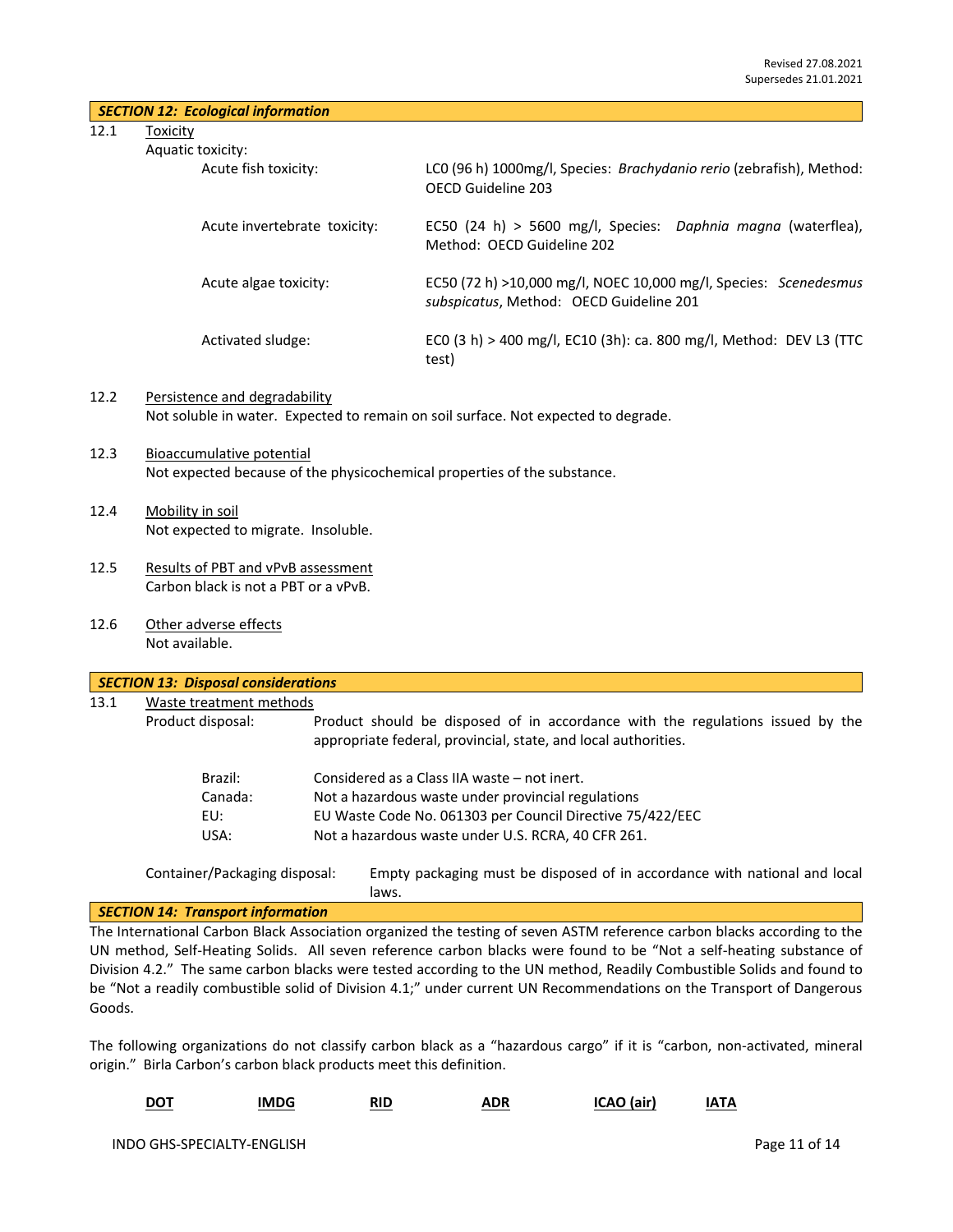| 14.1 | UN/ID No             | Not regulated |
|------|----------------------|---------------|
| 14.2 | Proper shipping name | Not regulated |
| 14.3 | Hazard class         | Not regulated |
| 14.4 | Packing group        | Not regulated |

#### *SECTION 15: Regulatory information*

| 15.1 |                                          | Safety, health and environmental regulations/legislation specific for the substance or mixture |
|------|------------------------------------------|------------------------------------------------------------------------------------------------|
|      | European Union:<br>Indication of danger: | Not a hazardous substance according to Regulation (EC) No 1272/2008.                           |
|      | <b>National Regulations:</b><br>Germany: | Water hazard class (WGK): nwg (not water endangering)<br>WGK Number: 1742                      |
|      | Switzerland:                             | Swiss Poison Class: tested and found to be not toxic. G-8938.                                  |

#### International Inventories:

Carbon black, CAS number 1333-86-4, appears on the following inventories:

| Australia:   | <b>AICS</b>                   |
|--------------|-------------------------------|
| Canada:      | DSL                           |
| China:       | <b>IECSC</b>                  |
| Europe (EU): | EINECS (EINECS-RN: 215-609-9) |
| Japan:       | <b>ENCS</b>                   |
| Korea:       | <b>KECI</b>                   |
| Philippines: | <b>PICCS</b>                  |
| Taiwan:      | <b>TCSI</b>                   |
| New Zealand: | <b>NZIOC</b>                  |
| USA:         | <b>TSCA</b>                   |
|              |                               |

## 15.2 Chemical Safety Assessment

EU Chemical Safety Assessment: Per Article 144.1 of the REACH Regulation, a Chemical Safety Assessment has been carried out for this substance.

EU Exposure Scenarios: Per Article 14.4 of the REACH Regulation, no exposure scenario has been developed, as the substance is not hazardous.

| <b>SECTION 16: Other Information</b>                                                                                      |                                                                                                                               |                                                                                                                                                                             |                                                                                                                                                                                                                         |
|---------------------------------------------------------------------------------------------------------------------------|-------------------------------------------------------------------------------------------------------------------------------|-----------------------------------------------------------------------------------------------------------------------------------------------------------------------------|-------------------------------------------------------------------------------------------------------------------------------------------------------------------------------------------------------------------------|
| Contact Information                                                                                                       |                                                                                                                               |                                                                                                                                                                             |                                                                                                                                                                                                                         |
| Birla Carbon U.S.A., Inc.<br>370 Columbian Chemicals Lane<br>Franklin, LA 70538-1149, U.S.A.<br>Telephone +1 337 836 5641 | Birla Carbon Brasil Ltda.<br>Estrada Renê Fonseca S/N<br>Cubatão SP Brazil<br>CEP 11573-904<br>PABX Operator +55 13 3362 7100 | Birla Carbon Egypt S.A.E.<br>El-Nahda Road<br>Amreya, Alexandria, Egypt<br>+20 3 47 70 102                                                                                  | Birla Carbon China (Weifang)<br>Co., Ltd.<br>Binhai Economic Development<br>Zone<br>Weifang, Shandong, 262737,<br><b>PRC</b><br>Telephone +86 (0536) 530 5978                                                           |
| Birla Carbon U.S.A., Inc.<br>3500 South Road S<br>Ulysses, KS 67880-8103, U.S.A.<br>Telephone +1 620 356 3151             | Birla Carbon Italy S.R.L.<br>Via S Cassiano, 140<br>I - 28069 San Martino di Trecate<br>(NO) Italy<br>Telephone +39 0321 7981 | Birla Carbon India Private Limited<br>K-16, Phase II, SIPCOT Industrial<br>Complex<br>Gummidipoondi - 601201<br>Dist: Thiruvallur, Tamil Nadu<br>India<br>+91 44 279 893 01 | Birla Carbon China (Jining) Co.<br>Ltd.<br>No. 6, Chenguang Road, Jibei<br>High-Tech Industry Park Zone<br>Jining City, Shandong Province<br>The People's Republic of China,<br>272000<br>Telephone +86 (0537) 677 9018 |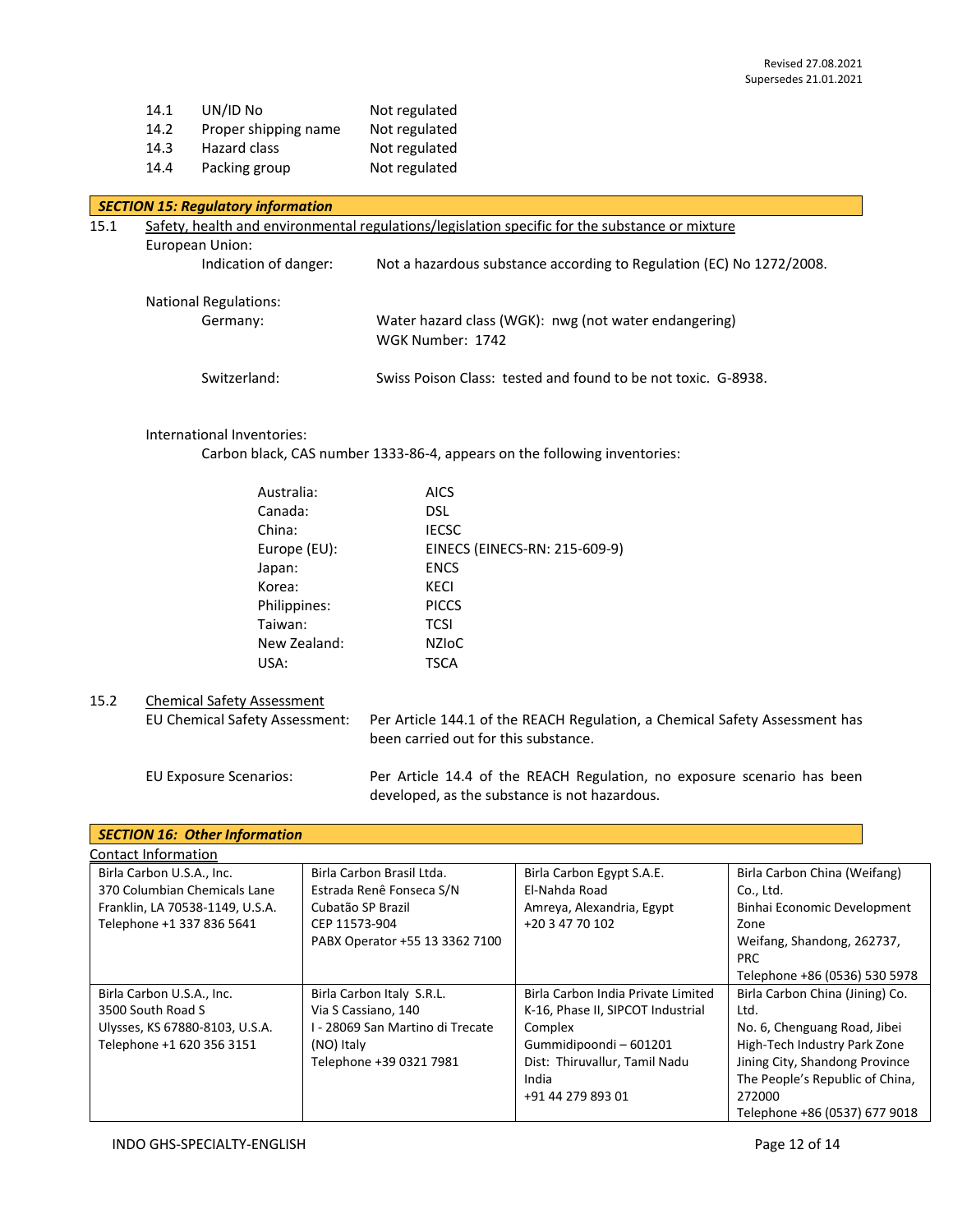| Birla Carbon Canada Ltd.     | Birla Carbon Hungary Ltd.      | Birla Carbon India Private Limited | Birla Carbon Korea Co., Ltd.     |
|------------------------------|--------------------------------|------------------------------------|----------------------------------|
| 755 Parkdale Ave. North      | H - 3581 Tiszaújváros          | Village Lohop, Patalganga,         | #1-3, Ulha-Dong                  |
| P.O. Box 3398, Station C     | P.O.B. 61, Hungary             | Taluka: Khalapur                   | Yeosu city, cheonnam 555-290,    |
| Hamilton, Ontario L8H 7M2    | Telephone +36 49 544 000       | Dist.: Raigad 410207               | Korea                            |
| Canada                       |                                | Maharashtra, India                 | Telephone 82-61-688-3330         |
| Telephone +1 905 544 3343    |                                | +91 22 2192 250133                 |                                  |
| Birla Carbon Brasil Ltda.    | Birla Carbon Spain, S.L.U.     | Birla Carbon India Private Limited | Birla Carbon Thailand Public Co. |
| Via Frontal km, 1, S/N. Polo | Carretera Gajano-Pontejos      | Murdhwa Industrial Area            | Ltd.                             |
| Petroquimico                 | 39792 Gajano, Cantabria        | P.O. Renukook, Dist: Sonebhadra    | 44 M.1, T. Posa, A. Muang        |
| Camaçari Bahia Brazil        | Apartado 283, Santander, Spain | $U.P. Pin - 231 217$               | Angthong 14000                   |
| CEP 42.810-320               | Telephone +34 942 503030       | India                              | +66 35 672 150-4                 |
| Telephone +55 71 3616 1100   |                                | +91 5446 252 387/88/89/90/91       |                                  |

#### References:

Borm, P.J.A., Cakmak, G., Jermann, E., Weishaupt C., Kempers, P., van Schooten,FJ., Oberdorster, G., Schins, RP. (2005) Formation of PAH-DNA adducts after in-vivo and vitro exposure of rats and lung cell to different commercial carbon blacks. Tox.Appl. Pharm. 1:205(2):157-67.

Buechte, S, Morfeld, P, Wellmann, J, Bolm-Audorff, U, McCunney, R, Piekarski, C. (2006) Lung cancer mortality and carbon black exposure – A nested case-control study at a German carbon black production plant. J.Occup. Env.Med. 12: 1242-1252.

Dell, L, Mundt, K, Luipold, R, Nunes, A, Cohen, L, Heidenreich, M, Bachand, A. (2006) A cohort mortality study of employees in the United States carbon black industry. J.Occup. Env. Med. 48(12): 1219-1229.

Driscoll KE, Deyo LC, Carter JM, Howard BW, Hassenbein DG and Bertram TA (1997) Effects of particle exposure and particle-elicited inflammatory cells on mutation in rat alveolar epithelial cells. Carcinogenesis 18(2) 423- 430.

Gardiner K, van Tongeren M, Harrington M. (2001) Respiratory health effects from exposure to carbon black: Results of the phase 2 and 3 cross sectional studies in the European carbon black manufacturing industry. Occup. Env. Med. 58: 496-503.

Harber P, Muranko H, Solis S, Torossian A, Merz B. (2003) Effect of carbon black exposure on respiratory function and symptoms. J. Occup. Env. Med. 45: 144-55.

ILSI Risk Science Institute Workshop: The Relevance of the Rat Lung Response to Particle to Particle Overload for Human Risk Assessment. Inh. Toxicol. 12:1-17 (2000).

International Agency for Research on Cancer: IARC Monographs on the Evaluation of Carcinogenic Risks to Humans (2010), Vol. 93, February 1-14, 2006, Carbon Black, Titanium Dioxide, and Talc. Lyon, France.

Morfeld P, Büchte SF, Wellmann J, McCunney RJ, Piekarski C (2006). Lung cancer mortality and carbon black exposure: Cox regression analysis of a cohort from a German carbon black production plant. J. Occup.Env.Med.48(12):1230-1241.

Morfeld P and McCunney RJ, (2009). Carbon Black and lung cancer testing a novel exposure metric by multimodel inference. Am. J. Ind. Med. 52: 890-899.